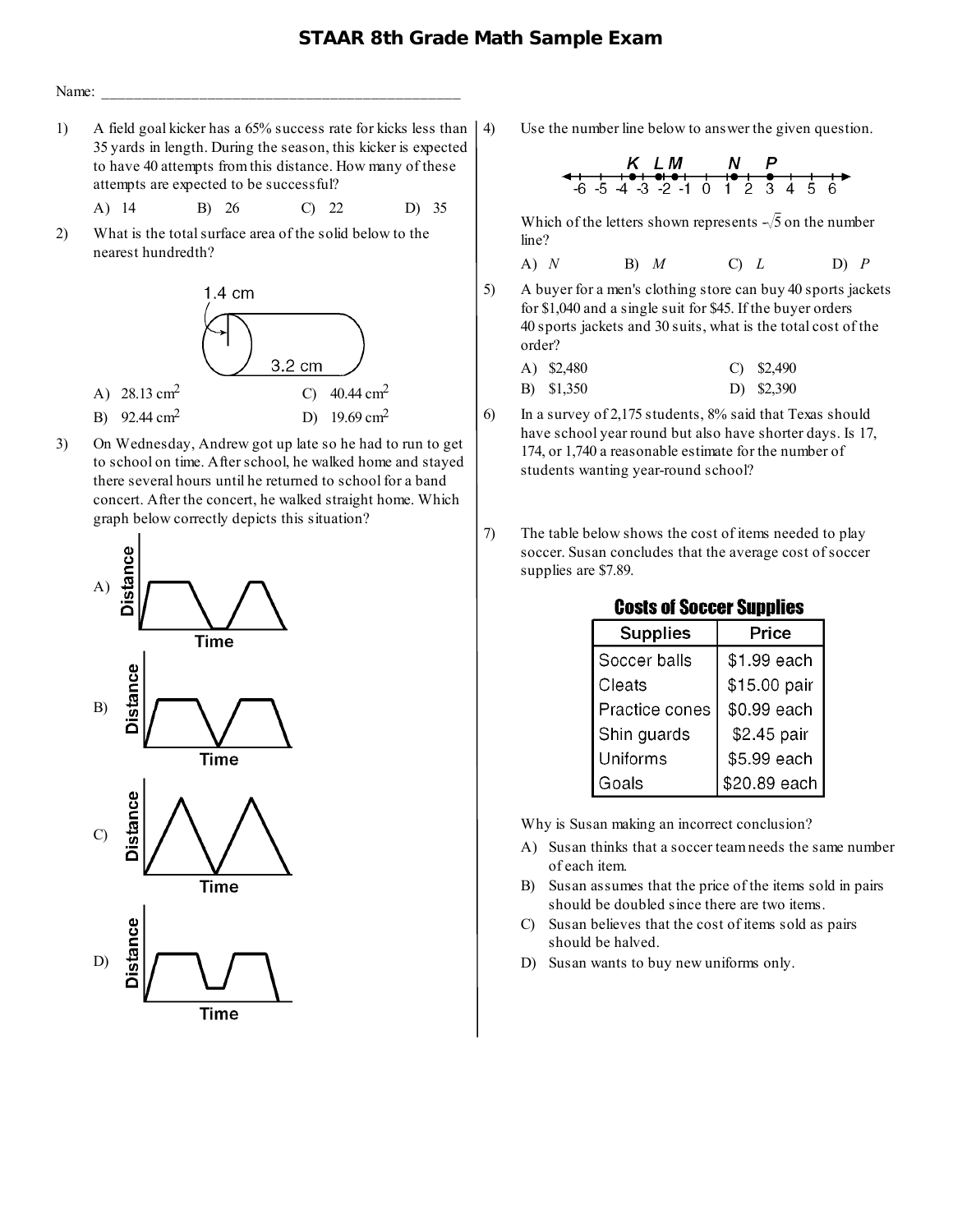8) A surveyor needs to find the length of  $\overline{KL}$ , but a mountain cabin blocks his direct line of sight through his scope.



If  $\Delta$ *JKL* and  $\Delta$ *JMN* are similar triangles, what is the length of  $\overline{KL}$ ?

A) 30 m C) 52 m

B) 
$$
57 \text{ m}
$$
 D)  $38 \text{ m}$ 

9) Express in simplest form: 
$$
\frac{(2 \times 10^2)(7 \times 10^3)}{(4 \times 10^6)(5 \times 10^{-2})}
$$

- 10) Andy stuffed 257 envelopes one day and 308 the next day. How many envelopes did Andy stuff in those two days?
	- A) 675 C) 576
	- B) 566 D) 565
- 11) What is "210 heartbeats in 3 minutes" written as a unit rate?
	- A) 210 heartbeats/minute
	- B) 70 heartbeats/minute
	- C) 70 heartbeats
	- D) 105 heartbeats/minute
- 12) The circle graph below represents the Mansi family's monthly budget.



If their total monthly income is \$2,400, how much is spent on housing?

13) Mark did a survey in his science class and found that in general, the more time a student spent doing their homework each night, the less they had to study before a test. Which of the following graphs best represents the results of Mark's survey?



- 14) Recently, 124 adults and 67 children attended a community theater production. Tickets for children cost \$4.25 each and the ticket sales totaled \$1,090.75. What is an equation that can be used to find the cost, *c*, of an adult ticket?
	- A)  $124c + 67 = $1,090.75$
	- B) 124*c* + \$4.25 = \$1,090.75
	- C)  $124c $4.25(67) = $1,090.75$
	- D)  $124c + $4.25(67) = $1,090.75$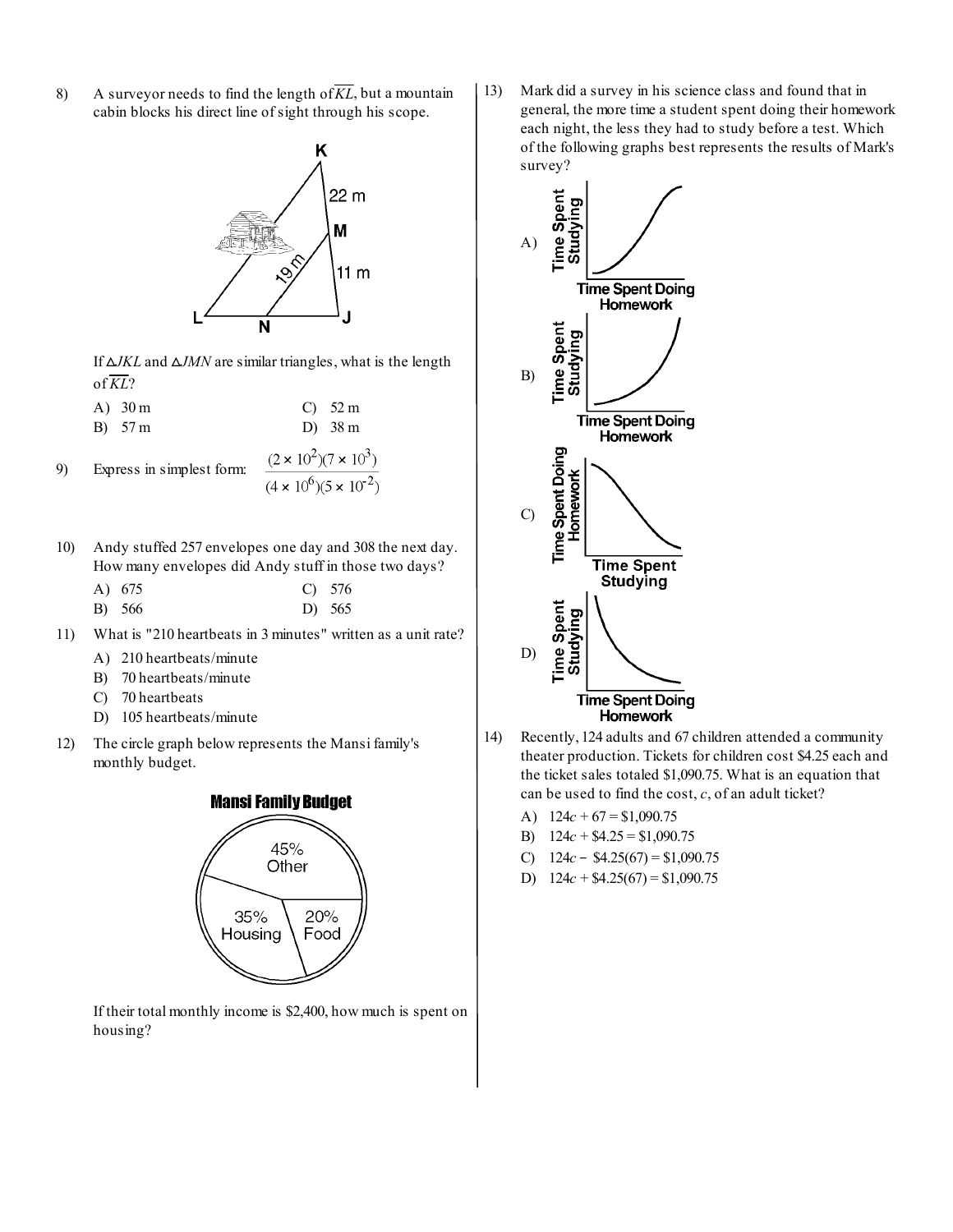15) The diagram below indicates 3 different views of a three-dimensional figure constructed from cubes.



Which of the following images can possibly be this figure?



16) Choose the symbol  $(<, >$ , or =) that when placed in the box will make the statement true.

 $-1 \square 42$ A)  $-1 > 42$  B)  $-1 < 42$  C)  $-1 = 42$ 

17) Create a stem-and-leaf plot for the following numbers:

6, 17, 5, 4, 14, 14



18) The Ridgewood Parks Department wants to dig a cylindrical tunnel to supply water for a flamingo pond. The tunnel will be 80 feet long with a diameter of 3 feet. To the nearest cubic foot, how much soil needs to be removed to build the tunnel?

| A) $754 \text{ ft}^3$  | C) 2,262 ft <sup>3</sup> |
|------------------------|--------------------------|
| B) 566 ft <sup>3</sup> | D) 565 ft <sup>3</sup>   |